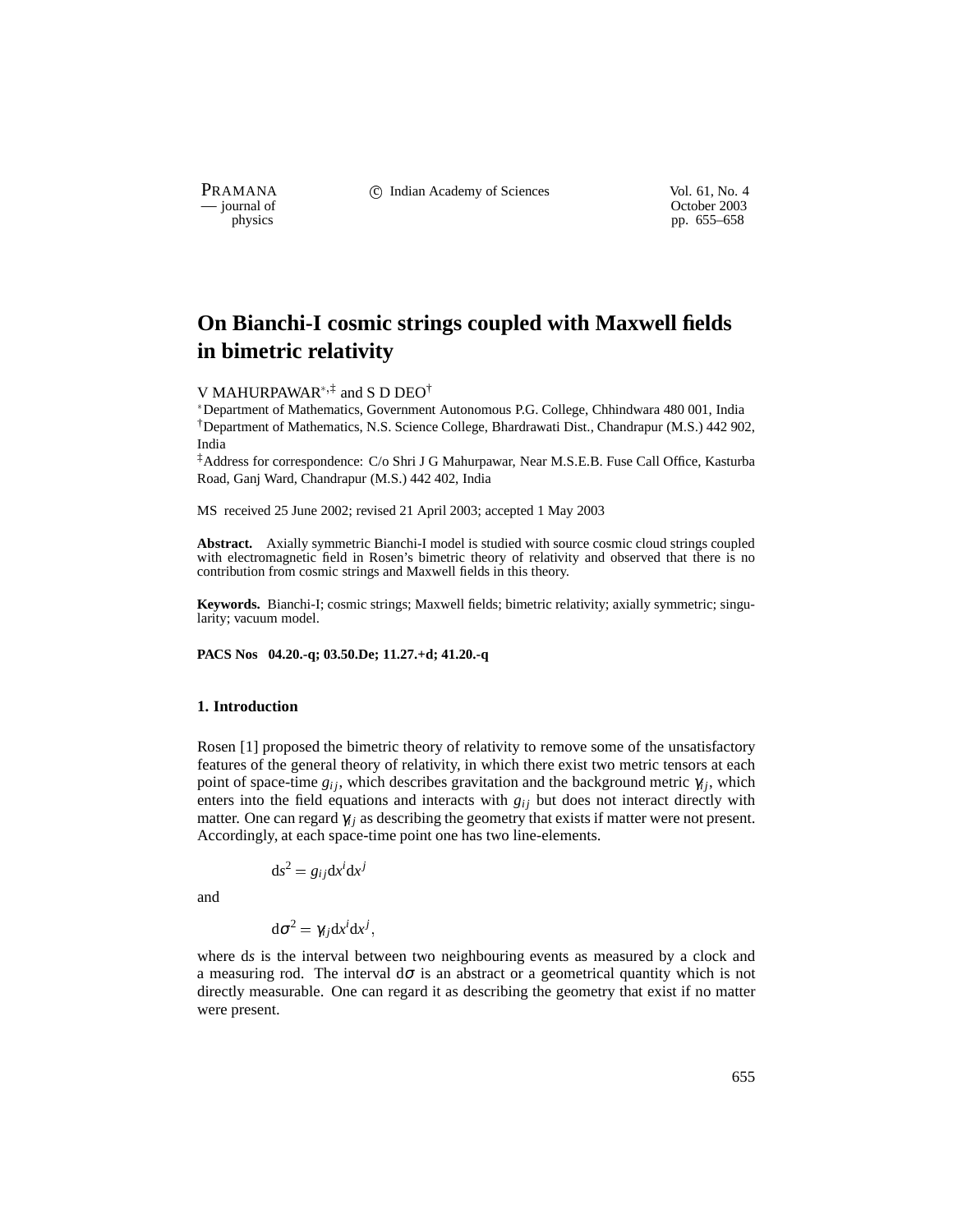#### *V Mahurpawar and S D Deo*

Earlier Bhattacharya and Karade [2] studied this model in the context of general theory of relativity and has shown that, in the presence of  $\wedge$ , the initial singularity occurs.

Here we studied Bianchi-I cosmological model in the context of bimetric-relativity with cosmic strings coupled with an electromagnetic field and observed the cosmic strings and electromagnetic field does not exist in this theory. Further we obtained an empty spacetime which is free from singularity.

### **2. Bianchi-I model and field equations**

An axially symmetric Bianchi-I metric is

$$
ds^{2} = dt^{2} - e^{2\alpha} dx^{2} - e^{2\beta} (dy^{2} + dz^{2}),
$$
\n(1)

where  $\alpha$  and  $\beta$  are functions of *t* only and background metric of flat space-time is

$$
d\sigma^2 = dt^2 - (dx^2 + dy^2 + dz^2).
$$
 (2)

The matter distribution consists of cosmic cloud strings coupled with a magnetic field along the *x*-direction and it is given by the energy-momentum tensor  $T_i^j$  as

$$
T_i^j = T_{i \text{ strings}}^j + E_{i \text{ mag}}^j,\tag{3}
$$

where

$$
T_i^j_{\text{strings}} = \rho v_i v^j - \lambda x_i x^j \tag{4}
$$

together with  $v_4v^4 = 1$  and  $x_1x^1 = -1$  (i.e. along *x*-axis) and

$$
E_{i \text{ mag}}^{j} = -F_{ir}F^{jr} + \frac{1}{4}F_{ab}F^{ab}g_{i}^{j},
$$
\n(5)

where  $E_i^j$  mag is electromagnetic energy tensor,  $F_i^j$  the electromagnetic field tensor,  $v^i$  the four-velocities of the cloud of particles,  $x^i$  the four-vector representing the direction of anisotropy (i.e. *x*-axis) and  $\rho$  is the rest energy density for a cloud of strings with particles attached along the extension. Thus

$$
\rho=\rho_{\rm p}+\lambda\,,
$$

where  $\rho_p$  is the particle energy density and  $\lambda$  is the tension density of the strings. In the co-moving coordinate system we have

$$
T_{1\;\rm strings}^1=\lambda\,,\quad T_{4\;\rm strings}^4=\rho
$$

and

$$
T_{i \text{ strings}}^j = 0 \quad \text{for } i, j = 2, 3 \text{ and for } i \neq j.
$$

As the electromagnetic field is along the *x*-direction alone,  $F_{23}$  is the only non-zero component of Maxwell tensor  $F_{ij}$ . Maxwell's equation

656 *Pramana – J. Phys.,* **Vol. 61, No. 4, October 2003**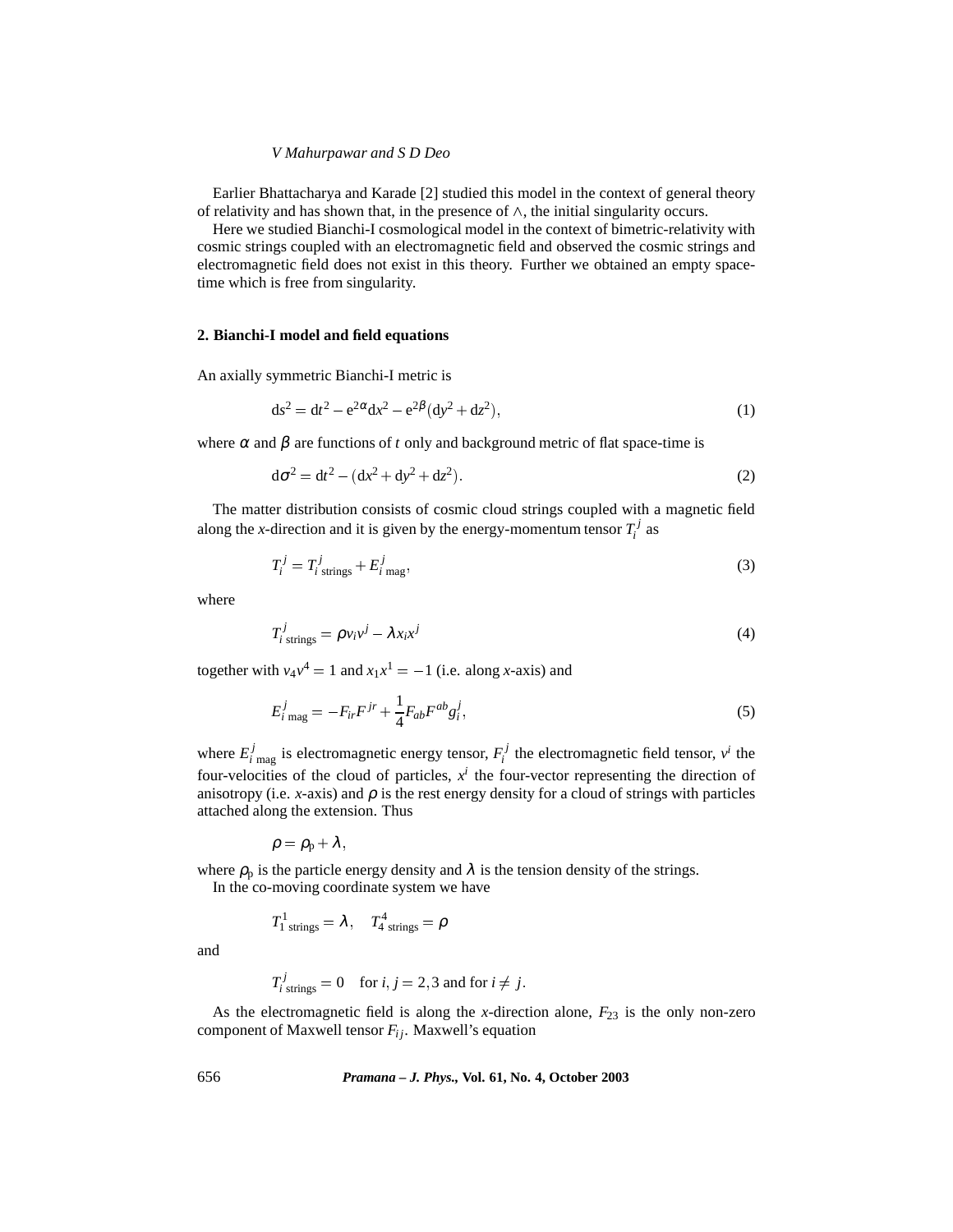*Bianchi-I cosmic strings*

$$
F_{ij,k} + F_{jk,i} + F_{ki,j} = 0
$$
\n(6)

gives rise to  $F_{23} = F$  (constant). Then

1

$$
E_1^1 = -E_2^2 = -E_3^3 = E_4^4 = -\eta,\tag{7}
$$

where

$$
\eta = \frac{F^2 e^{-4\beta}}{2}.
$$
\n(8)

The field equations of bimetric relativity proposed by Rosen [3] are

$$
K_i^j = N_i^j - \frac{1}{2} N g_i^j = -8\pi k T_i^j,
$$
\n(9)

where

$$
N_i^j = \frac{1}{2} \gamma^{\alpha \beta} (g^{hj} g_{hi|\alpha})_{|\beta},
$$
  
\n
$$
K = \left(\frac{g}{\gamma}\right)^{1/2},
$$
  
\n
$$
g = \det(g_{ij}), \quad \gamma = \det(\gamma_{ij})
$$
\n(10)

and

$$
N = N_{\alpha}^{\alpha} = N_1^1 + N_2^2 + N_3^3 + N_4^4,\tag{11}
$$

where a vertical bar (|) denotes the *γ*-differentiation with respect to  $-\gamma_{ij}$ . Using eqs  $(1)$ – $(11)$ , the field equations are

$$
K_1^1 = \alpha^{...} - 2\beta^{...} = -16\pi k(\lambda - \eta),
$$
\n(12)

$$
K_2^2 = K_3^3 = \alpha^{\dots} = -16\pi k \eta,
$$
\n(13)

$$
K_4^4 = \alpha^{\dots} + 2\beta^{\dots} = 16\pi k(\rho - \eta),\tag{14}
$$

when  $\alpha = \partial \alpha / \partial t$ ,  $\alpha = \partial^2 \alpha / \partial t^2$  etc. Using eqs (12)–(14) we have

$$
8\pi k(\rho - \lambda + 2\eta) = 0. \tag{15}
$$

Equation (15) gives us

$$
\rho = 0 = \lambda \quad \text{and} \quad \eta = 0. \tag{16}
$$

Equation (16) shows that there is no contribution from cosmic cloud strings as well as from Maxwell fields to Bianchi-I axially symmetric model in bimetric relativity.

Thus using eq.  $(16)$  with eqs  $(12)$ – $(14)$ , we obtain that

$$
\alpha^{..} - 2\beta^{..} = 0,\tag{17}
$$

*Pramana – J. Phys.,* **Vol. 61, No. 4, October 2003** 657